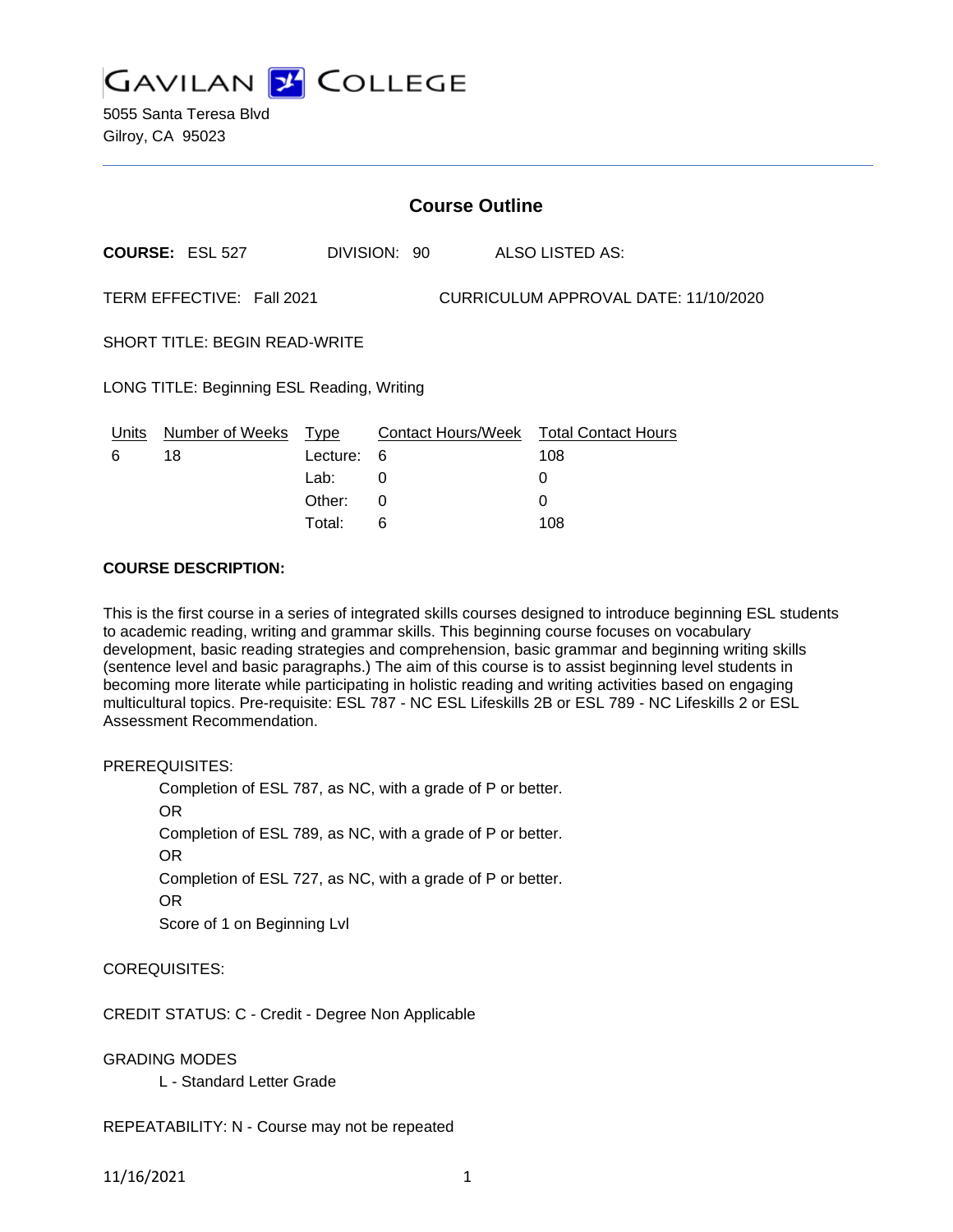SCHEDULE TYPES:

- 02 Lecture and/or discussion
- 05 Hybrid
- 71 Dist. Ed Internet Simultaneous
- 72 Dist. Ed Internet Delayed

# **STUDENT LEARNING OUTCOMES:**

1. Identify the main idea and supporting details of a reading.

Measure of assessment: Classroom exercises, tests, homework assignments.

Semester/Year assessed, or planned Semester/Year of assessment: 2017

2. Use context clues to guess the meaning of new vocabulary.

Measure of assessment: Classroom exercises, tests, homework assignments.

Semester/Year assessed, or planned Semester/Year of assessment: 2017

3. Read, recognize and write affirmative and negative statements and questions using the following verb tenses: simple present, present continuous, simple past and future.

Measure of assessment: Classroom exercises, tests, homework assignments.

Semester/Year assessed, or planned Semester/Year of assessment: 2017

4. Write simple sentences and very basic paragraphs using correct structure, word order and punctuation.

Measure of assessment: Classroom exercises, tests, homework assignments.

Semester/Year assessed, or planned Semester/Year of assessment: 2017

# **CONTENT, STUDENT PERFORMANCE OBJECTIVES, OUT-OF-CLASS ASSIGNMENTS**

# Curriculum Approval Date: 11/10/2020

# **DE MODIFICATION ONLY**

Out-of-Class Assignments: Written textbook assignments; assigned readings; paragraph writing; vocabulary memorization; online practice.

Content Note: Passage themes may vary by textbook and may include topics such as celebrations, holidays, places, health, or psychology.

# 10 Hours

CONTENT: Orientation to class. Explanation of green sheet, class requirements and procedures. Student introductions and ice-breaker activity. Do pre-reading activities to activate prior knowledge, use context clues to decipher meaning of new vocabulary, read a simple theme-based passage to find the main idea and supporting details, and do post-reading comprehension exercises. Review simple sentence structure and punctuation. Introduce simple present tense affirmative and negative statements.

STUDENT PERFORMANCE OBJECTIVES: State class requirements and objectives. Introduce oneself to classmates. Talk about a pre-reading photo. Read a passage and guess at new vocabulary using context clues. Identify the main idea and supporting details. Write simple present tense affirmative and negative sentences using correct word order and punctuation.

### 7 Hours

CONTENT: Read a theme-based passage or short story. Do "pre" and "post" activities including: prereading questions, vocabulary from context, main idea and detail questions, and comprehension exercises. Continue simple sentence work, including: subjects, objects, complements, and punctuation and capitalization rules. Introduce the basic format of a simple paragraph. Write simple present tense yes/no and information questions. TEST ON SIMPLE PRESENT TENSE, the format of a basic paragraph and basic reading, vocabulary and comprehension skills.

STUDENT PERFORMANCE OBJECTIVES: Ask and answer pre-reading questions. Read a passage and guess at new vocabulary using context clues. Identify main idea and supporting details. Write simple present tense "yes/no" and "information" questions using correct word order and punctuation. Write a very basic controlled paragraph about a cultural celebration or holiday.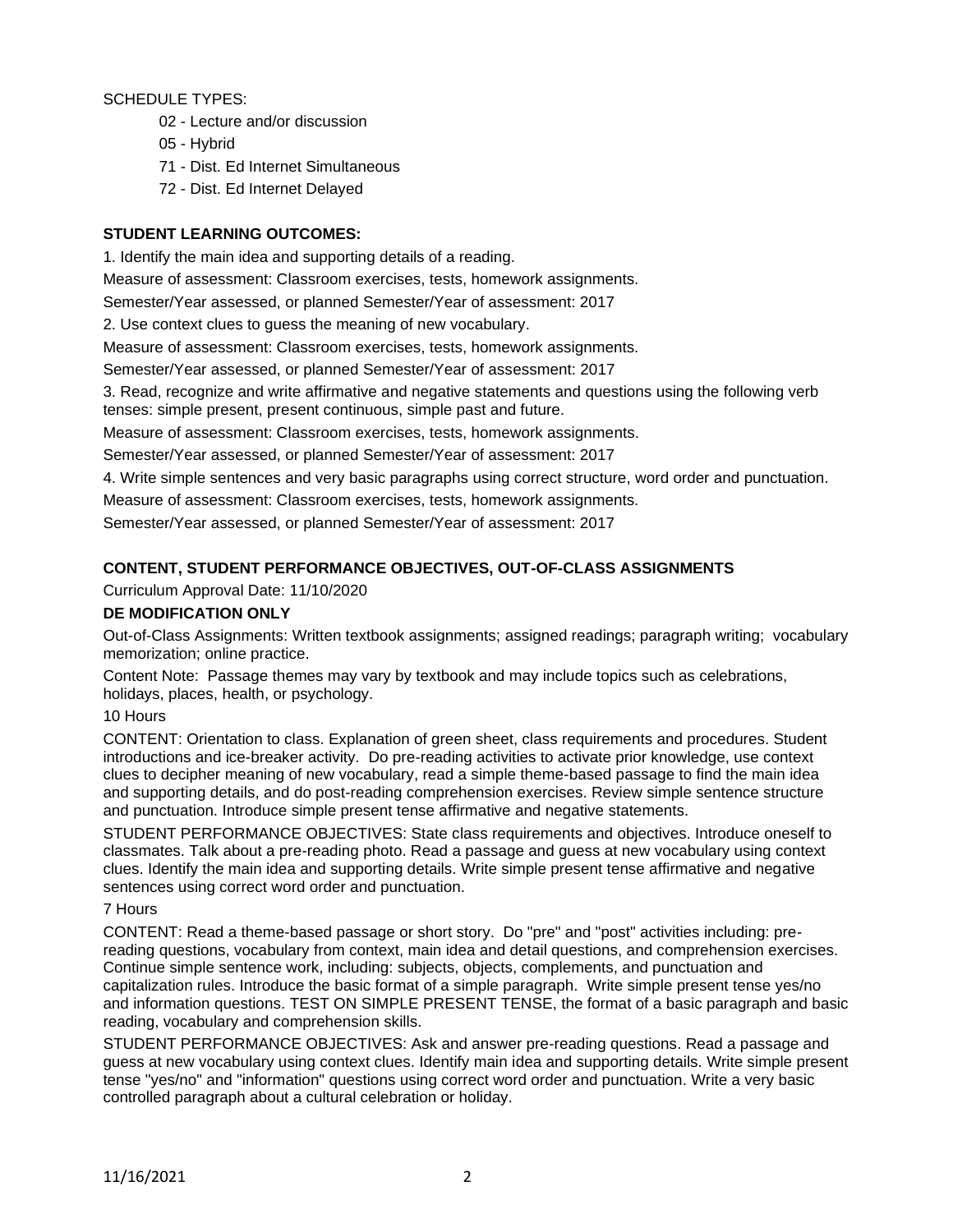# 7 Hours

CONTENT: Do pre-reading activities, read a theme-based passage, decipher vocabulary from context, answer main idea and detail questions, and do comprehension exercises. Continue simple sentence work with a focus on adjectives. Write a basic guided paragraph. STUDENT PERFORMANCE OBJECTIVES: Ask and answer pre-reading questions. Read a passage and guess at new vocabulary using context clues. Identify main idea and supporting details. Use adjectives while writing simple present tense sentences and a short, guided "descriptive" paragraph about a special place.

### 7 Hours

CONTENT: Read a theme-based passage or short story and do pre-reading activities, vocabulary from context, main idea and detail questions, comprehension and discussion exercises, continue sentence writing and guided paragraph writing with a focus on comparative and superlative adjectives. TEST ON ADJECTIVES and basic reading and vocabulary skills.

STUDENT PERFORMANCE OBJECTIVES: Ask and answer pre-reading questions. Read a passage and guess at new vocabulary using context clues. Identify main idea and supporting details. Discuss a reading. Write simple present tense sentences utilizing comparative and superlative adjectives. Write a short, guided paragraph.

7 Hours CONTENT: Read a theme-based passage or short story and do pre-reading questions, vocabulary from context, main idea and detail questions, comprehension exercises, and sentence and guided paragraph writing. Write simple present sentences using frequency adverbs. STUDENT PERFORMANCE OBJECTIVES: Ask and answer pre-reading questions. Read a passage and guess at new vocabulary using context clues. Identify main idea and supporting details. Write simple present tense sentences utilizing frequency adverbs. Write a guided paragraph.

### 7 Hours

CONTENT: Read a theme-based passage or short story and do pre-reading activities, vocabulary from context, main idea and detail questions, comprehension exercises, and sentence and guided paragraph writing with a focus on adverbs (frequency, manner, too, very, and enough). Introduce the Process Paragraph.

STUDENT PERFORMANCE OBJECTIVES: Ask and answer pre-reading questions. Read a passage and guess at new vocabulary using context clues. Identify main idea and supporting details. Discuss a reading. Write simple present tense sentences and a guided process paragraph.

#### 7 Hours

CONTENT: Introduce Present Continuous Tense and contrast with Simple Present Tense. Review the formation of affirmative and negative statements and yes/no and information questions in both the present continuous and simple present tense.

STUDENT PERFORMANCE OBJECTIVES: Write original affirmative and negative statements and yes/no and information questions in both the simple present and present continuous tenses.

# 7 Hours

CONTENT: Read a passage or short story and do pre-reading questions, vocabulary from context, main idea and detail questions, and comprehension exercises. Continue writing sentences and guided paragraphs in both the simple present and present continuous tenses. TEST ON SIMPLE PRESENT TENSE AND PRESENT CONTINUOUS TENSE.

STUDENT PERFORMANCE OBJECTIVES: Ask and answer pre-reading questions. Read a passage and guess at new vocabulary using context clues. Identify main idea and supporting details. Write sentences using both simple present and present continuous tenses. Write a short, guided paragraph.

#### 7 Hours

CONTENT: Introduce Future Tense with "Will" and "Be Going To".

STUDENT PERFORMANCE OBJECTIVES: Write original affirmative and negative statements and yes/no and information questions using both forms of the future tense. Make basic distinctions about when to use each form. Write "if and time clauses" using a combination of simple present tense and future tense.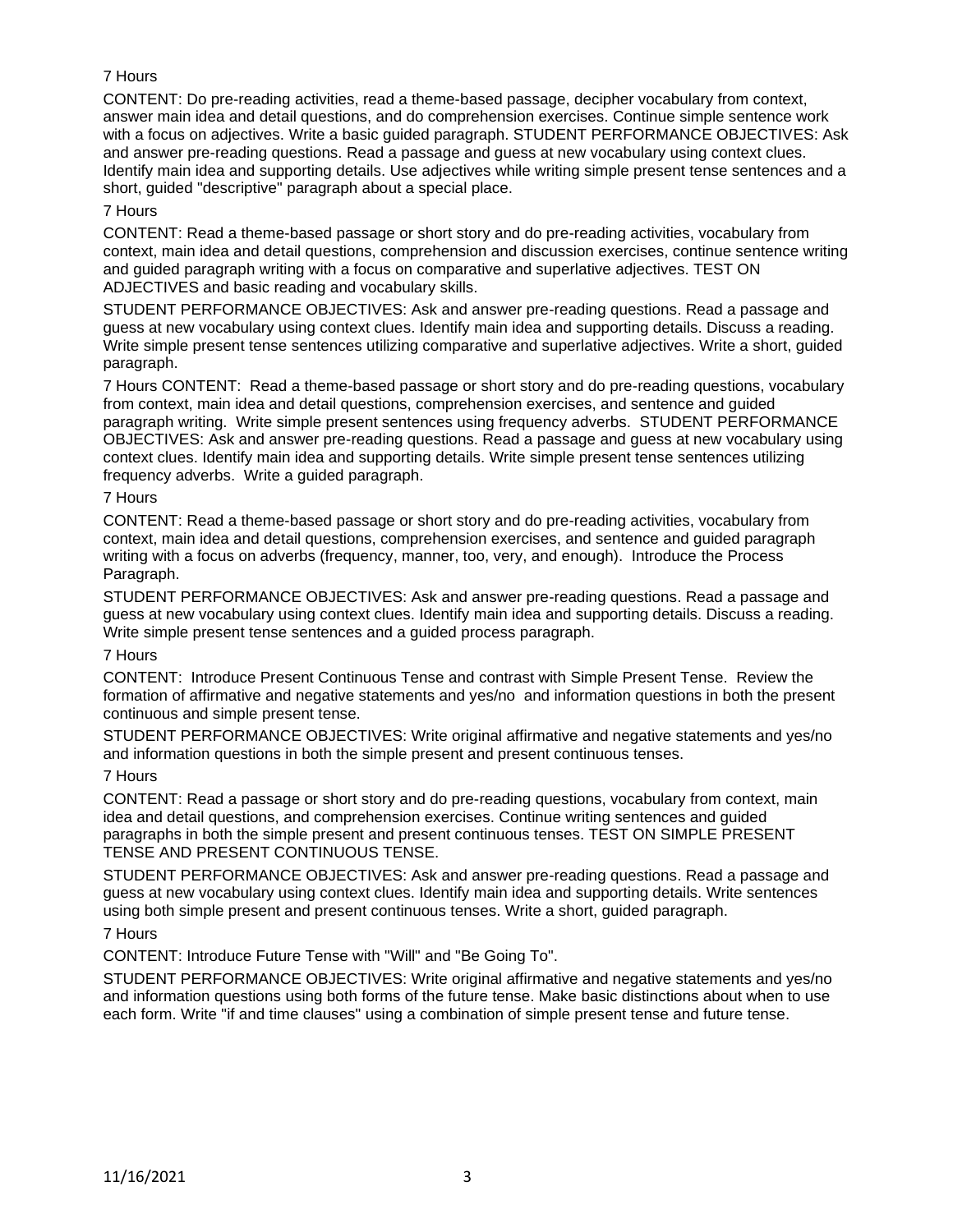# 7 Hours

CONTENT: Read a passage or short story and do pre-reading activities, vocabulary from context, main idea and detail questions and comprehension exercises. Introduce prepositional phrases. TEST ON FUTURE TENSE AND PREPOSITIONAL PHRASES.

STUDENT PERFORMANCE OBJECTIVES: Ask and answer pre-reading questions. Read a passage and guess at new vocabulary using context clues. Identify main idea and supporting details. Write sentences using the future tense and prepositional phrases. Write a short, guided paragraph.

### 12 Hours

CONTENT: Introduce simple past tense. Practice writing and manipulating affirmative and negative statements and yes/no and information questions using the past tense. Use regular and irregular verbs as well as the past tense of BE. Write an original basic paragraph using the past tense.

STUDENT PERFORMANCE OBJECTIVES: Write and manipulate affirmative and negative statements and yes/no and information questions using the simple past tense. Correctly spell and use the past tense of BE and basic regular and irregular verbs. Write a basic paragraph using the past tense.

### 7 Hours

CONTENT: Read a passage or short story and do pre-reading activities, vocabulary from context, finding the main idea and details, comprehension and discussion exercises. Practice writing simple instructions. Review regular and irregular past tense verbs. TEST ON PAST TENSE and basic reading and vocabulary skills.

STUDENT PERFORMANCE OBJECTIVES: Ask and answer pre-reading questions. Read a passage and guess at new vocabulary using context clues. Identify the main idea and supporting details. Write simple instructions. Write a process paragraph using the past tense.

7 Hours CONTENT: Pronouns. Identify and use subject pronouns, object pronouns, possessive pronouns, possessive adjectives and possessive nouns.

STUDENT PERFORMANCE OBJECTIVES: Write and manipulate sentences using subject, object and possessive pronouns, and possessive adjectives and nouns.

### 7 Hours

CONTENT: Review of course content.

STUDENT PERFORMANCE OBJECTIVES: Read a passage using context clues to decipher new vocabulary. Skim and scan to identify main idea and supporting details. Respond to the reading in both oral and written form. Write simple affirmative and negative statements and yes/no and information questions using correct punctuation in the simple present, present continuous, simple past and future tenses. Identify and use in speech and writing: nouns (regular, irregular, possessive, count/noncount), adjectives (comparative/superlative, possessive), adverbs, pronouns (subject, object, possessive) and prepositional phrases. Write a basic paragraph on a simple topic.

2 Hours

# **METHODS OF INSTRUCTION:**

Students are taught in a holistic manner through a variety of activities that include: lecture, pair work, small and large group activities, written and oral textbook exercises, reading assignments, discussion, and sentence and paragraph writing in controlled and free contexts.

# **OUT OF CLASS ASSIGNMENTS:**

Required Outside Hours: 216

Assignment Description: (12 hours/week) Daily homework assignments may include: written textbook assignments; assigned readings; paragraph writing; vocabulary memorization; online practice.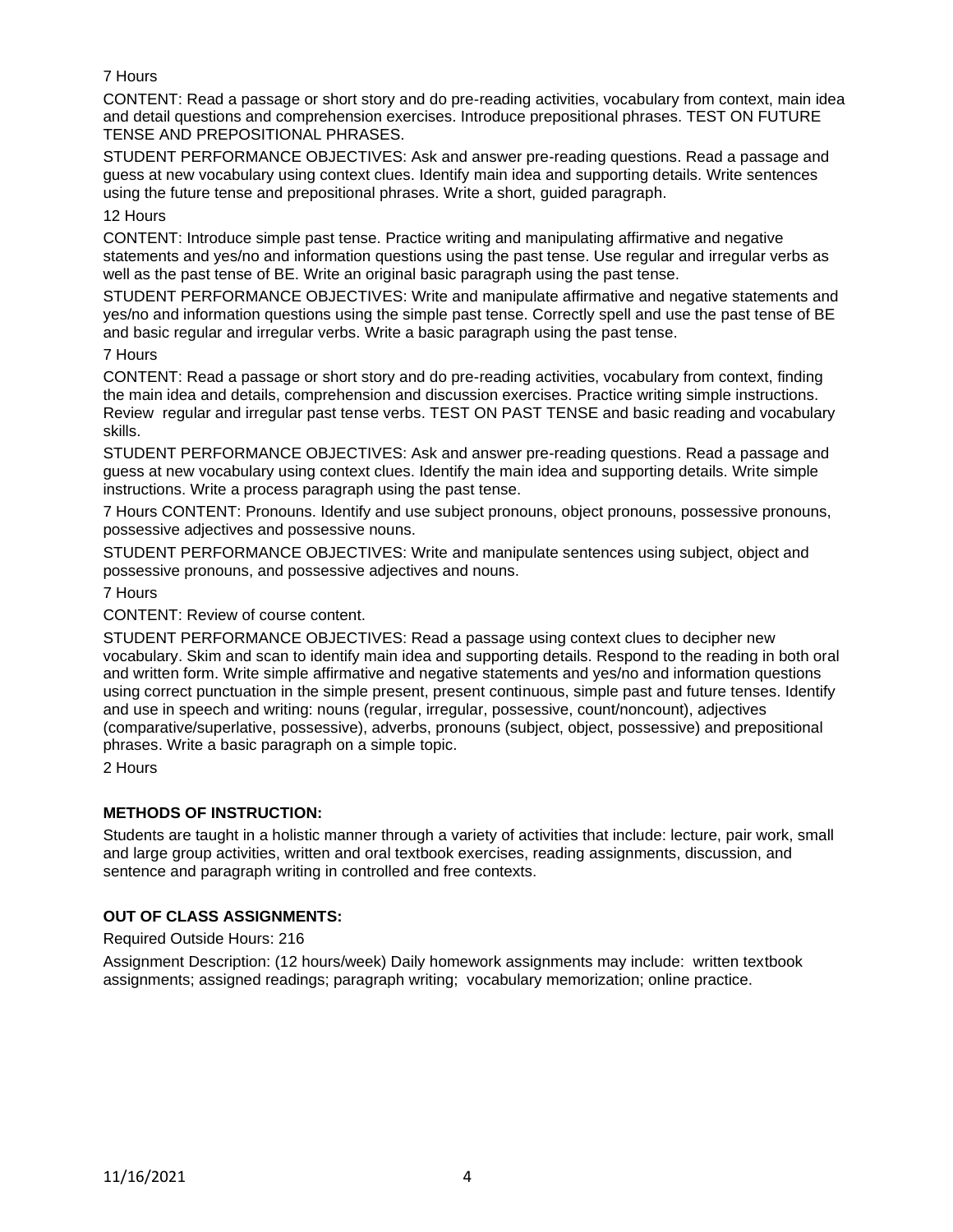# **METHODS OF EVALUATION:**

Writing assignments

Percent of total grade: 20.00 %

Percent range of total grade: 15 % to 30 % -Substantial writing assignments including: Written Homework and online workbook exercises.

Objective examinations

Percent of total grade: 80.00 %

Percent range of total grade: 70 % to 85 % Multiple Choice; True/False; Matching Items; Completion; Other: paragraph reading and writing

# **REPRESENTATIVE TEXTBOOKS:**

Bixby and McVeigh. Q: Skills for Success Reading and Writing - Intro. Oxford,2015.

Or other appropriate college level text

ISBN: 978-0194818056

Reading Level of Text, Grade: High Beginning ESL Verified by: Nicole Cisneros

Recommended Other Texts and Materials

John Beaumont's 2015 edition of"Northstar Reading and Writing Book 1"published by Pearson Longman. Heinle Cengage Learning's 2018 edition of"Pathways: Reading, Writing, and Critical Thinking - Foundations". Look into split editions of these texts.

Use a grammar book to supplement grammar topics, such as:"More Grammar Practice Book 1", 2nd Edition, published by Heinle Cengage Learning, and"Grammar in Context Book 1", 6th Edition, by Sandra Elbaum, also published by Heinle Cengage Learning.